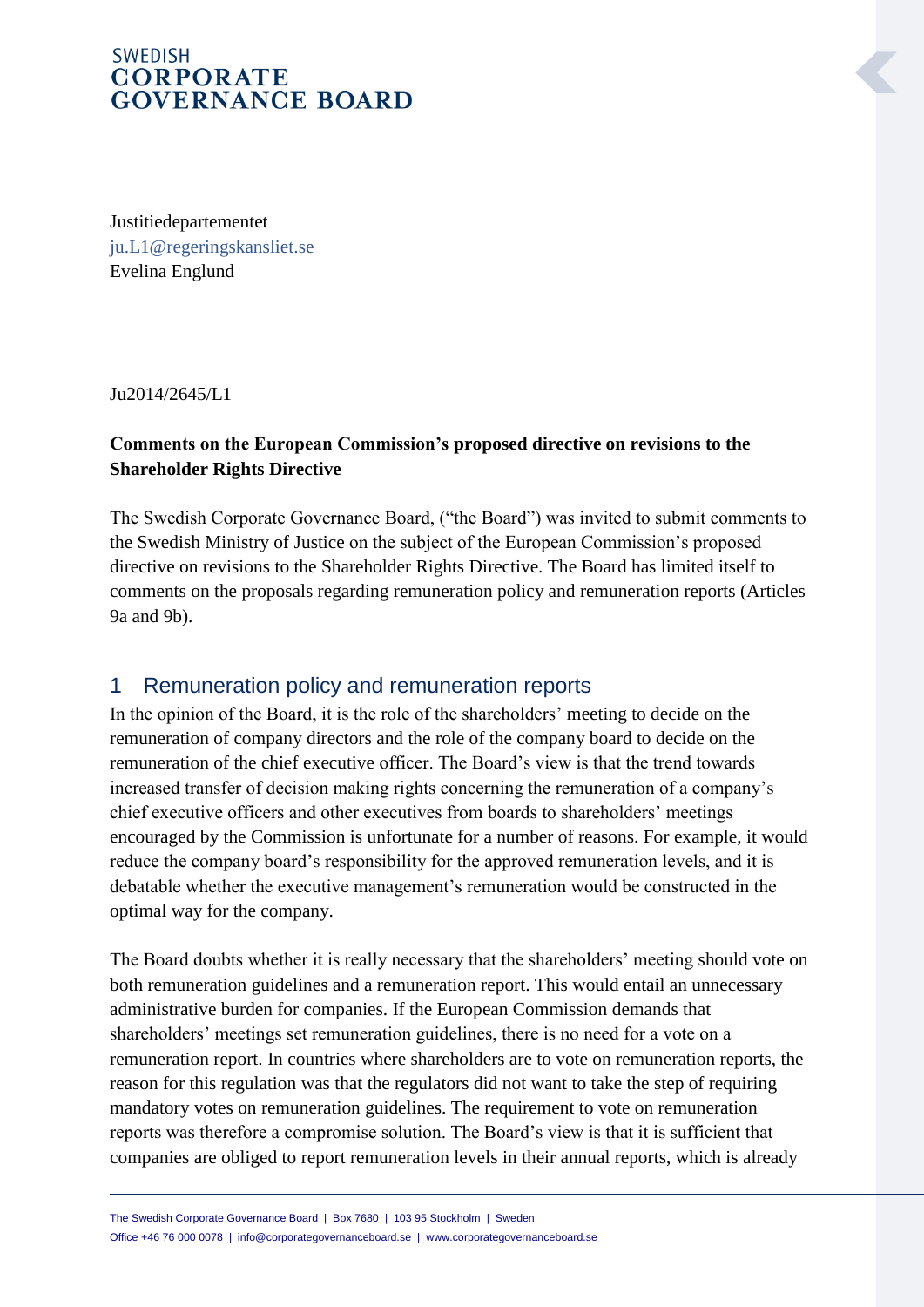### **SWEDISH CORPORATE GOVERNANCE BOARD**

a requirement today, and that a mandatory vote on the report is therefore unnecessary. The requirement stipulated in Article 9b(3), that if the shareholders vote against the remuneration report the company is to explain in the next remuneration report whether or not and, if so, how, the vote of the shareholders has been taken into account, is very hard to apply. How is a company to know which parts of a report the shareholders do not support? Different shareholders can obviously have different opinions on different parts of the report.

The European Commission's view, as stated in Article 9a(1), is that remuneration is not to be paid unless it is in accordance with either an approved remuneration policy or the exception specified in the second paragraph of the rule. It is therefore misleading to use the term remuneration policy, as this would be more in the nature of an actual decision on remuneration, where the decision-making right has been shifted from the company's board to its shareholders' meeting. The opinion of the Board is that it will prove impossible to set such detailed guidelines for companies to apply for the following three years as those required by the proposal. The criteria for fixed and variable remuneration are to be included, for example, in whatever form, the total amount of all remuneration, all terms and conditions for sharebased remuneration etc.

Article 9a(3) contains a number of clear policy criteria for the award of fixed and variable remuneration. For variable remuneration, for example, the policy is to indicate how the performance criteria contribute to the long-term interests and sustainability of the company, which can be seen as a clear indication that the criteria should be set with this objective in mind. In the view of the Board, any development in which the European Commission determines the make up of individual companies' remuneration systems gives rise to serious concerns. The Commission's role is not to regulate in details how companies are to run their business.

The requirement that Member States ensure that a company's remuneration policy is clear, understandable, in line with the business strategy, objectives, values and long-term interests of the company, (Article 9a(2), must also be removed from the Directive. It is the company's shareholders who are to set the remuneration policy and its contents. The European Commission must realise that it cannot order shareholders how to vote. It is up to the shareholders whether they choose, for example, to set a remuneration policy that contradicts the company's business strategy. That is one of the risks of shifting decision making powers to the owners: a shareholder in a company, unlike its board and the chief executive officer, has no responsibility to act in the interests of the company

In light of the opinions expressed above, it is the view of the Swedish Corporate Governance Board that Articles 9a and 9b should be removed from the proposed directive. The European Commission issued recommendations on remuneration in 2005 and 2009. There are no valid reasons for the Commission to now introduce mandatory legislation on these matters. If the Commission does present proposals on these matters, it is the opinion of the Board that the Government should limit their implementation as much as possible. This would mean, for example, that they would only apply to board directors.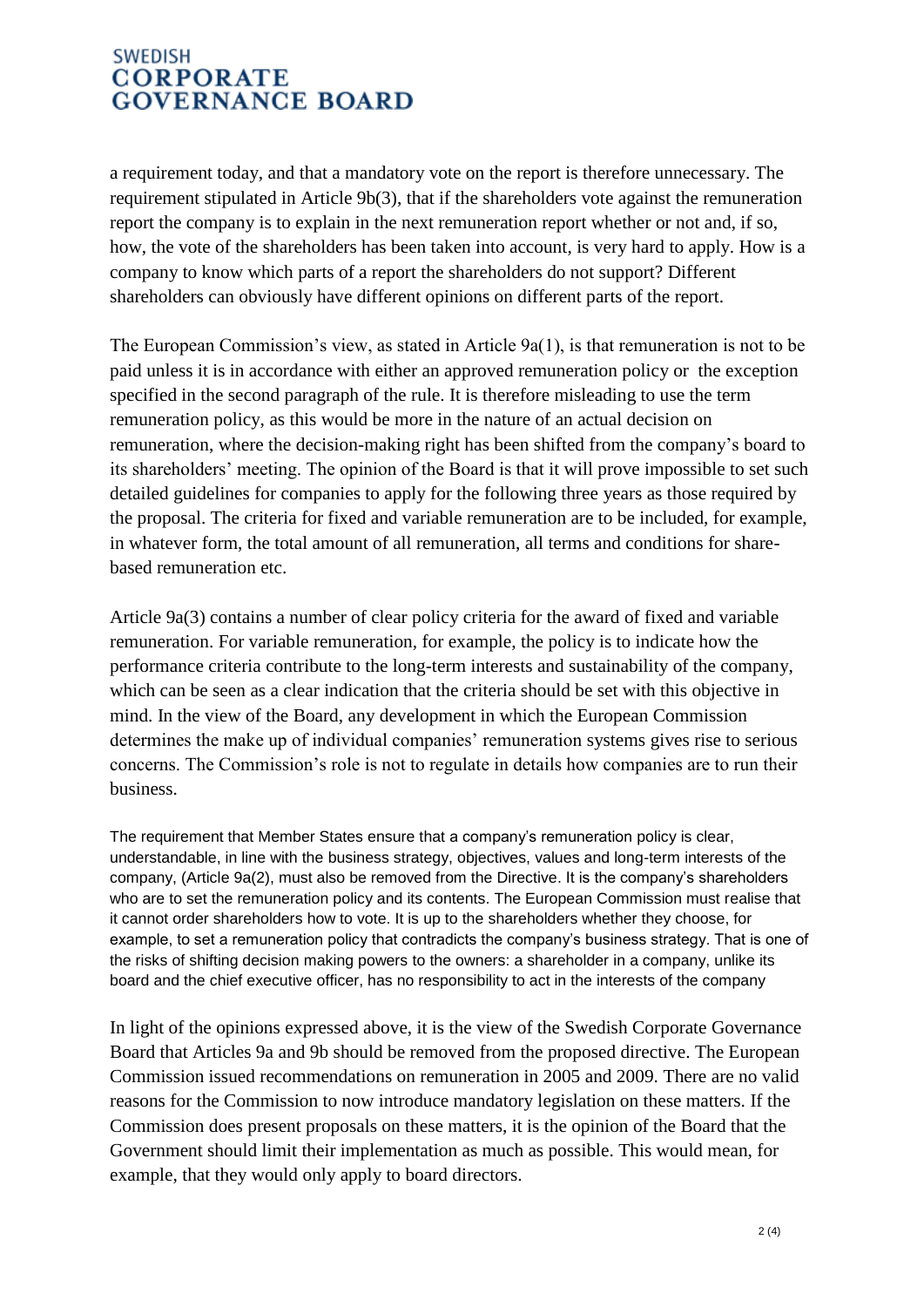### **SWEDISH CORPORATE GOVERNANCE BOARD**

Stockholm, 24 April 2014

#### THE SWEDISH CORPORATE GOVERNANCE BOARD

Arne Karlsson Björn Kristiansson Chair of the Board Executive Director